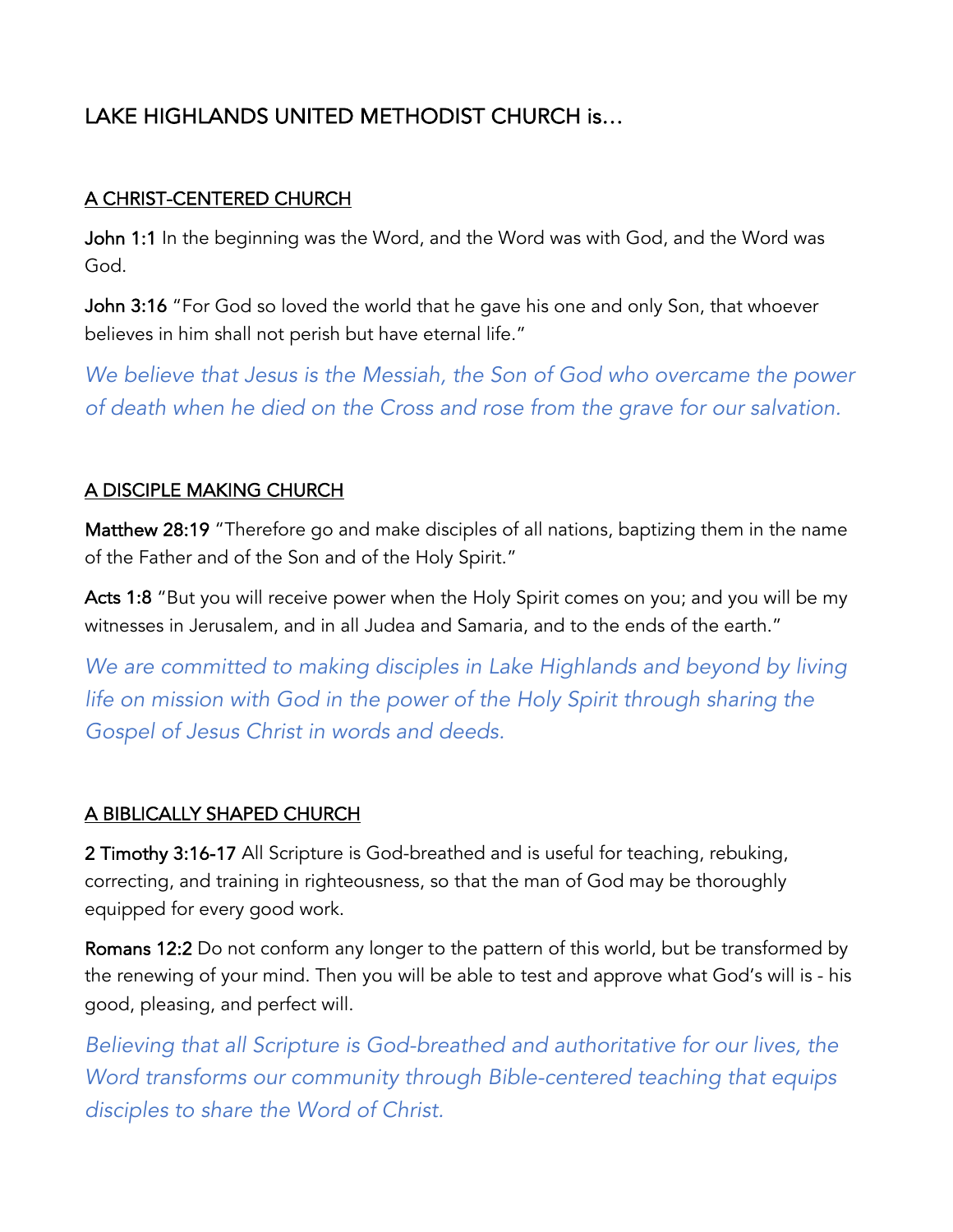#### A COMPASSIONATE CHURCH

Matthew 25:35-40 "For I was hungry and you gave me something to eat, I was thirsty and you gave me something to drink, I was a stranger and you invited me in, I needed clothes and you clothes me, I was sick and you looked after me, I was in prison and you came to visit me"…The King will reply, "I tell you the truth, whatever you did for one of the least of these brothers of mine, you did for me."

1 Thessalonians 2:13 And we also thank God continually because when you received the word of God, which you heard from us, you accepted it not as the word of men, but as it actually is, the word of God, which is at work in you who believe.

*We believe we are called to be the hands and feet of Jesus in Lake Highlands and beyond, reaching others through ministries of compassion, mercy, justice and healing.*

# A PRAYING CHURCH

Philippians 4:6-7 Do not be anxious about anything, but in every situation, by prayer and petition, with thanksgiving, make your requests known to God. And the peace of God which transcends all understanding, will guard your hearts and your minds in Christ Jesus.

Romans 12:12 Be joyful in hope, patient in affliction, faithful in prayer.

*We put our trust in God, believing he is the God of the impossible who reveals His power to make a way where this is no way, the God of miracles who also loves to encourage us in prayer.* 

# A MULTI-GENERATIONAL CHURCH

Deuteronomy 6:4-9 "Hear, O Israel: The lord our God, the Lord is one. Love the Lord your God with all your heart and with all your soul and with all your strength. These commandments that I give you today are to be upon your hearts. Impress them on your children. Talk about them when you sit at home and when you walk along the road, when you lie down and when you get up."

Acts 2:17-18 "In the last days, God says, I will pour out my Spirit on all people. Your sons and daughters will prophesy, your young men will see visions, your old men will dream dreams.